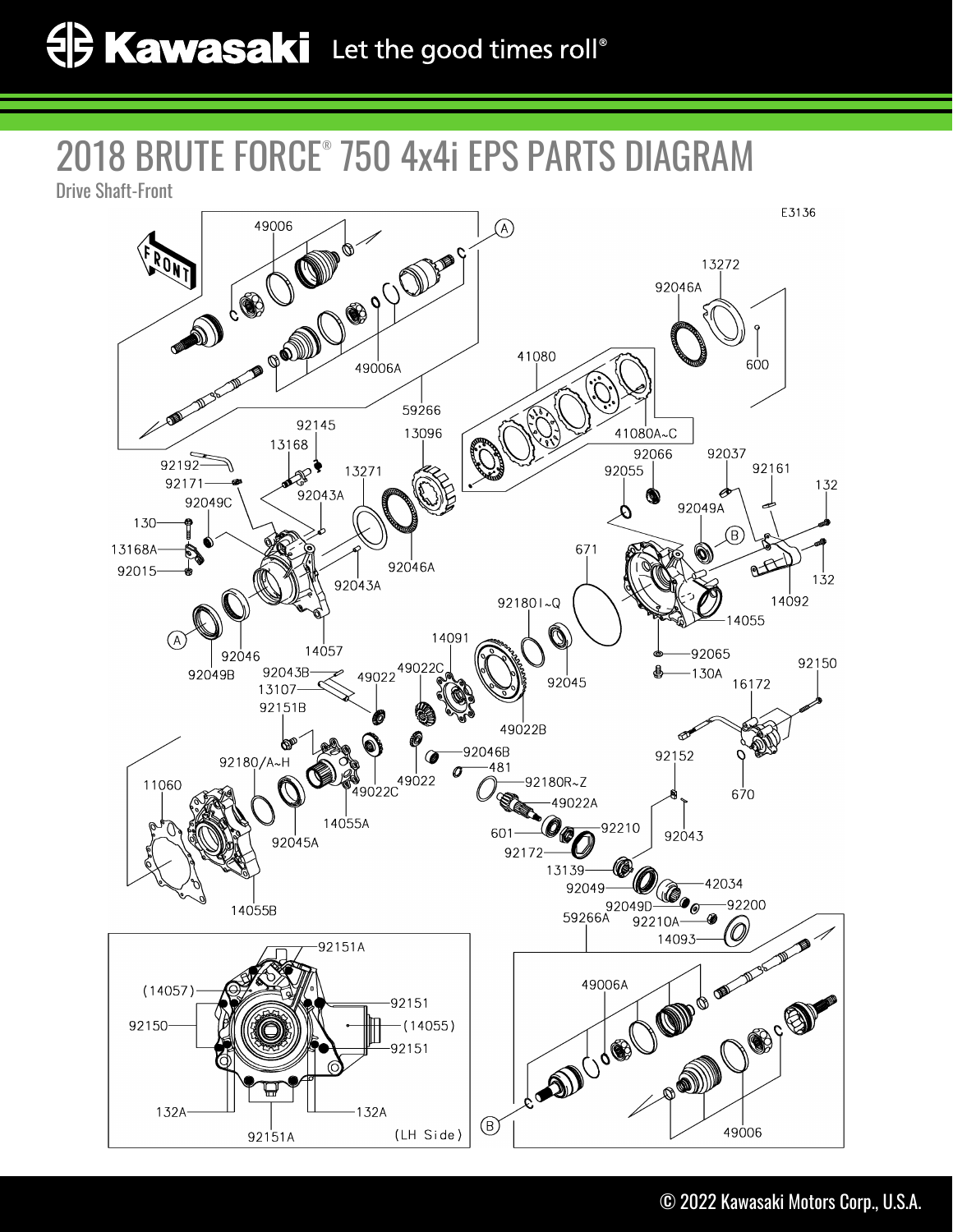| <b>ITEM NAME</b>                           | <b>PART NUMBER</b> | <b>QUANTITY</b> |
|--------------------------------------------|--------------------|-----------------|
| GASKET, DIFF CASE (Ref # 11060)            | 11060-1982         | 1               |
| HOUSING-CLUTCH, DISC (Ref # 13096)         | 13096-1163         | 1               |
| SHAFT, CROSS (Ref # 13107)                 | 13107-0123         | 1               |
| SHIFTER, DIFFERENTIAL (Ref # 13139)        | 13139-1097         | 1               |
| LEVER, DIFF (Ref # 13168)                  | 13168-1724         | 1               |
| LEVER, DIFFERENTIAL (Ref # 13168A)         | 13168-1725         | 1               |
| PLATE, DISC (Ref # 13271)                  | 13271-1503         | 1               |
| <b>PLATE, CAM (Ref #13272)</b>             | 13272-0848         | 1               |
| <b>CASE-GEAR (Ref #14055)</b>              | 14055-0046         | 1               |
| CASE-GEAR, BEVEL, LH (Ref # 14055A)        | 14055-0601         | 1               |
| CASE-GEAR, CENTER (Ref #14055B)            | 14055-1155         | 1               |
| CASE-COMP-GEAR, DIFF, LH (Ref # 14057)     | 14057-0014         | 1               |
| COVER, BEVEL, RH (Ref #14091)              | 14091-1197         | 1               |
| <b>COVER (Ref #14092)</b>                  | 14092-0202         | 1               |
| COVER, COUPLING (Ref #14093)               | 14093-0020         | 1               |
| ACTUATOR (Ref # 16172)                     | 16172-0039         | 1               |
| DISC ASSY, DIFFERENTIAL LOCK (Ref # 41080) | 41080-0609         | 1               |
| DISC, T=1.20 (Ref # 41080A)                | 41080-1499         | <b>AR</b>       |
| DISC, T=1.80 (Ref # 41080B)                | 41080-1500         | <b>AR</b>       |
| DISC, T=2.40 (Ref #41080C)                 | 41080-1501         | AR              |
| COUPLING (Ref #42034)                      | 42034-0721         | 1               |
| BOOT, UJ (Ref #49006)                      | 49006-0073         | $\overline{2}$  |
| BOOT, DOJ (Ref # 49006A)                   | 49006-0074         | $\overline{2}$  |
| GEAR-BEVEL, 10T (Ref # 49022)              | 49022-0575         | $\overline{2}$  |
| GEAR-BEVEL, 8T (Ref # 49022A)              | 49022-0590         | 1               |
| GEAR-BEVEL, 35T (Ref # 49022B)             | 49022-0591         | 1               |
| GEAR-BEVEL, 16T (Ref # 49022C)             | 49022-1178         | $\overline{2}$  |
| JOINT-BALL (Ref # 59266)                   | 59266-0024         | 1               |
| JOINT-BALL (Ref # 59266A)                  | 59266-0025         | 1               |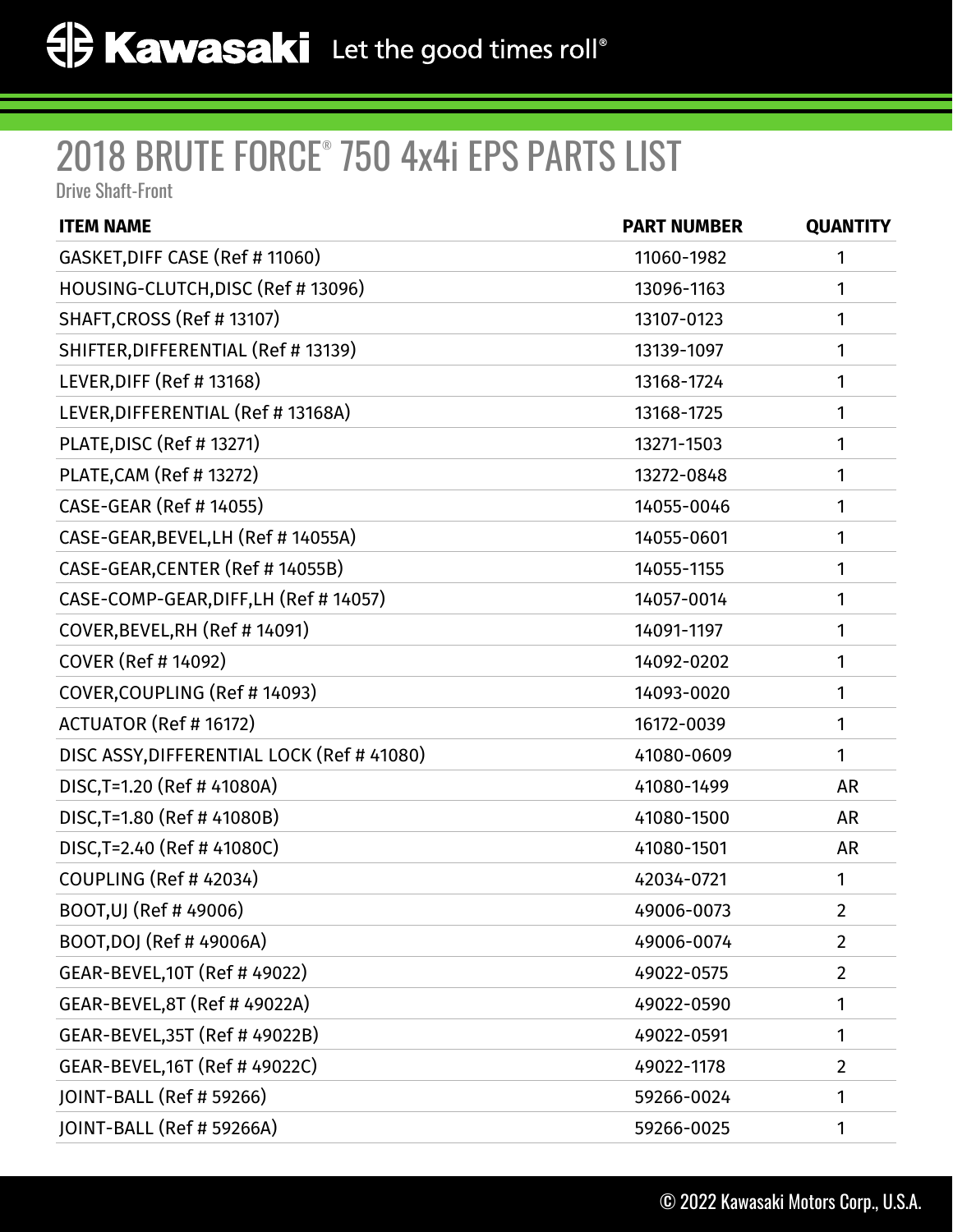| <b>ITEM NAME</b>                          | <b>PART NUMBER</b> | <b>QUANTITY</b> |
|-------------------------------------------|--------------------|-----------------|
| NUT, LOCK, FLANGED, 6MM (Ref # 92015)     | 92015-1339         | 1               |
| CLAMP, HOSE (Ref # 92037)                 | 92037-1827         | 1               |
| PIN, 2X10.5 (Ref # 92043)                 | 92043-0083         | 1               |
| PIN, 6.2X8X14 (Ref # 92043A)              | 92043-1263         | $\overline{2}$  |
| PIN (Ref # 92043B)                        | 92043-1575         | $\overline{2}$  |
| BEARING-BALL, 60/32 (Ref # 92045)         | 92045-1393         | 1               |
| BEARING-BALL, 6910 (Ref # 92045A)         | 92045-1394         | 1               |
| BEARING-NEEDLE (Ref # 92046)              | 92046-0028         | 1               |
| BEARING-NEEDLE, AK1116 (Ref # 92046A)     | 92046-1286         | $\overline{2}$  |
| BEARING-NEEDLE, AJ501515W (Ref # 92046B)  | 92046-1297         | 1               |
| SEAL-OIL, TC9Y 48X65X9X15.3 (Ref # 92049) | 92049-0754         | 1               |
| SEAL-OIL, SDD7 22X48X7HS (Ref # 92049A)   | 92049-1534         | 1               |
| SEAL-OIL, HTCY 62X81X10.5 (Ref # 92049B)  | 92049-1536         | 1               |
| SEAL-OIL, TC 12X22X7 (Ref # 92049C)       | 92049-1550         | 1               |
| SEAL-OIL, KB 13X19X13 (Ref # 92049D)      | 92049-1572         | 1               |
| RING-O (Ref # 92055)                      | 92055-0122         | 1               |
| GASKET, 8.5X16X1 (Ref # 92065)            | 92065-023          | 1               |
| PLUG (Ref # 92066)                        | 92066-1303         | 1               |
| SPRING, DIFF RETURN (Ref # 92145)         | 92145-1344         | 1               |
| BOLT, 6X45 (Ref # 92150)                  | 92150-1884         | 5               |
| BOLT,8X50 (Ref # 92151)                   | 92151-1794         | $\overline{2}$  |
| BOLT, 6X60 (Ref # 92151A)                 | 92151-1795         | 4               |
| BOLT, 10X19.5 (Ref # 92151B)              | 92151-1910         | 8               |
| <b>COLLAR (Ref # 92152)</b>               | 92152-1349         | 1               |
| DAMPER, 20X20X5 (Ref # 92161)             | 92161-1387         | 1               |
| <b>CLAMP (Ref # 92171)</b>                | 92171-0515         | 1               |
| SCREW, SET, 64X10 (Ref # 92172)           | 92172-0719         | 1               |
| SHIM, 62X71X0.15 (Ref # 92180)            | 92180-1390         | <b>AR</b>       |
| SHIM, 62X71X0.20 (Ref # 92180A)           | 92180-1391         | AR              |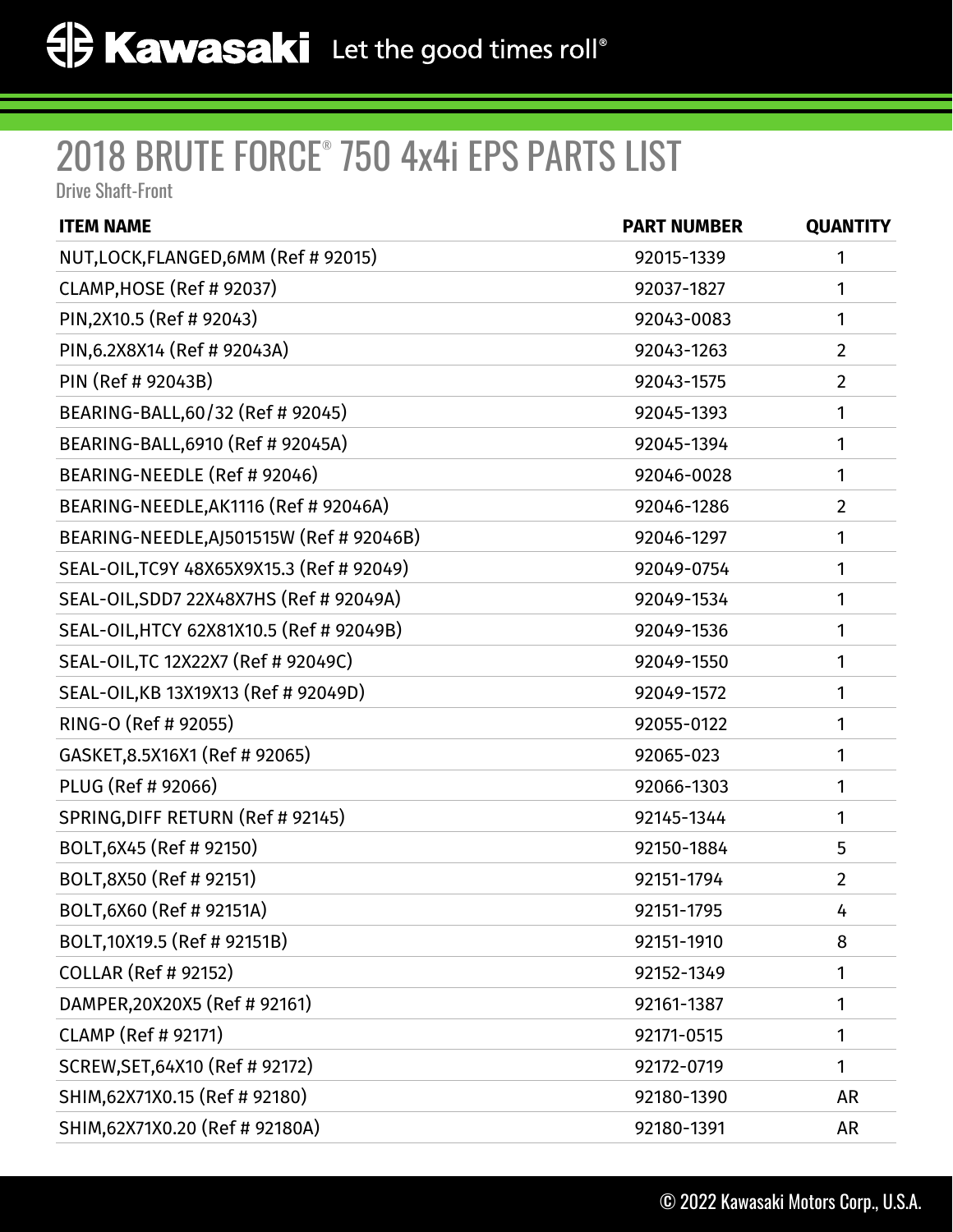| <b>ITEM NAME</b>                      | <b>PART NUMBER</b> | <b>QUANTITY</b> |
|---------------------------------------|--------------------|-----------------|
| SHIM, 62X71X0.50 (Ref # 92180B)       | 92180-1392         | <b>AR</b>       |
| SHIM, 62X71X0.70 (Ref # 92180C)       | 92180-1393         | <b>AR</b>       |
| SHIM, 62X71X0.80 (Ref # 92180D)       | 92180-1394         | <b>AR</b>       |
| SHIM, 62X71X0.90 (Ref # 92180E)       | 92180-1395         | <b>AR</b>       |
| SHIM, 62X71X1.00 (Ref # 92180F)       | 92180-1396         | <b>AR</b>       |
| SHIM, 62X71X1.10 (Ref # 92180G)       | 92180-1397         | <b>AR</b>       |
| SHIM, 62X71X1.20 (Ref # 92180H)       | 92180-1398         | <b>AR</b>       |
| SHIM, 32X42X0.15 (Ref # 921801)       | 92180-1399         | <b>AR</b>       |
| SHIM, 32X42X0.20 (Ref # 92180J)       | 92180-1400         | <b>AR</b>       |
| SHIM, 32X42X0.50 (Ref # 92180K)       | 92180-1401         | <b>AR</b>       |
| SHIM, 32X42X0.70 (Ref # 92180L)       | 92180-1402         | <b>AR</b>       |
| SHIM, 32X42X0.80 (Ref # 92180M)       | 92180-1403         | <b>AR</b>       |
| SHIM, 32X42X0.90 (Ref # 92180N)       | 92180-1404         | <b>AR</b>       |
| SHIM, 32X42X1.00 (Ref # 921800)       | 92180-1405         | <b>AR</b>       |
| SHIM, 32X42X1.10 (Ref # 92180P)       | 92180-1406         | <b>AR</b>       |
| SHIM, 32X42X1.20 (Ref # 92180Q)       | 92180-1407         | <b>AR</b>       |
| SHIM, 50X61X0.15 (Ref # 92180R)       | 92180-1408         | <b>AR</b>       |
| SHIM, 50X61X0.20 (Ref # 92180S)       | 92180-1409         | <b>AR</b>       |
| SHIM, 50X61X0.50 (Ref # 92180T)       | 92180-1410         | <b>AR</b>       |
| SHIM, 50X61X0.70 (Ref # 92180U)       | 92180-1411         | <b>AR</b>       |
| SHIM, 50X61X0.80 (Ref # 92180V)       | 92180-1412         | AR              |
| SHIM,50X61X0.90 (Ref # 92180W)        | 92180-1413         | <b>AR</b>       |
| BOLT-FLANGED, 6X35 (Ref # 130)        | 130BA0635          | 1               |
| BOLT-FLANGED, 8X14 (Ref # 130A)       | 130BA0814          | 1               |
| BOLT-FLANGED-SMALL, 6X16 (Ref # 132)  | 132BA0616          | $\overline{2}$  |
| BOLT-FLANGED-SMALL, 6X30 (Ref # 132A) | 132BA0630          | 4               |
| CIRCLIP-TYPE-C,25MM (Ref # 481)       | 481J2500           | 1               |
| BALL-STEEL, 11/32 (Ref # 600)         | 600A1100           | 6               |
| BEARING-BALL,#6305 (Ref # 601)        | 601A6305           | 1               |